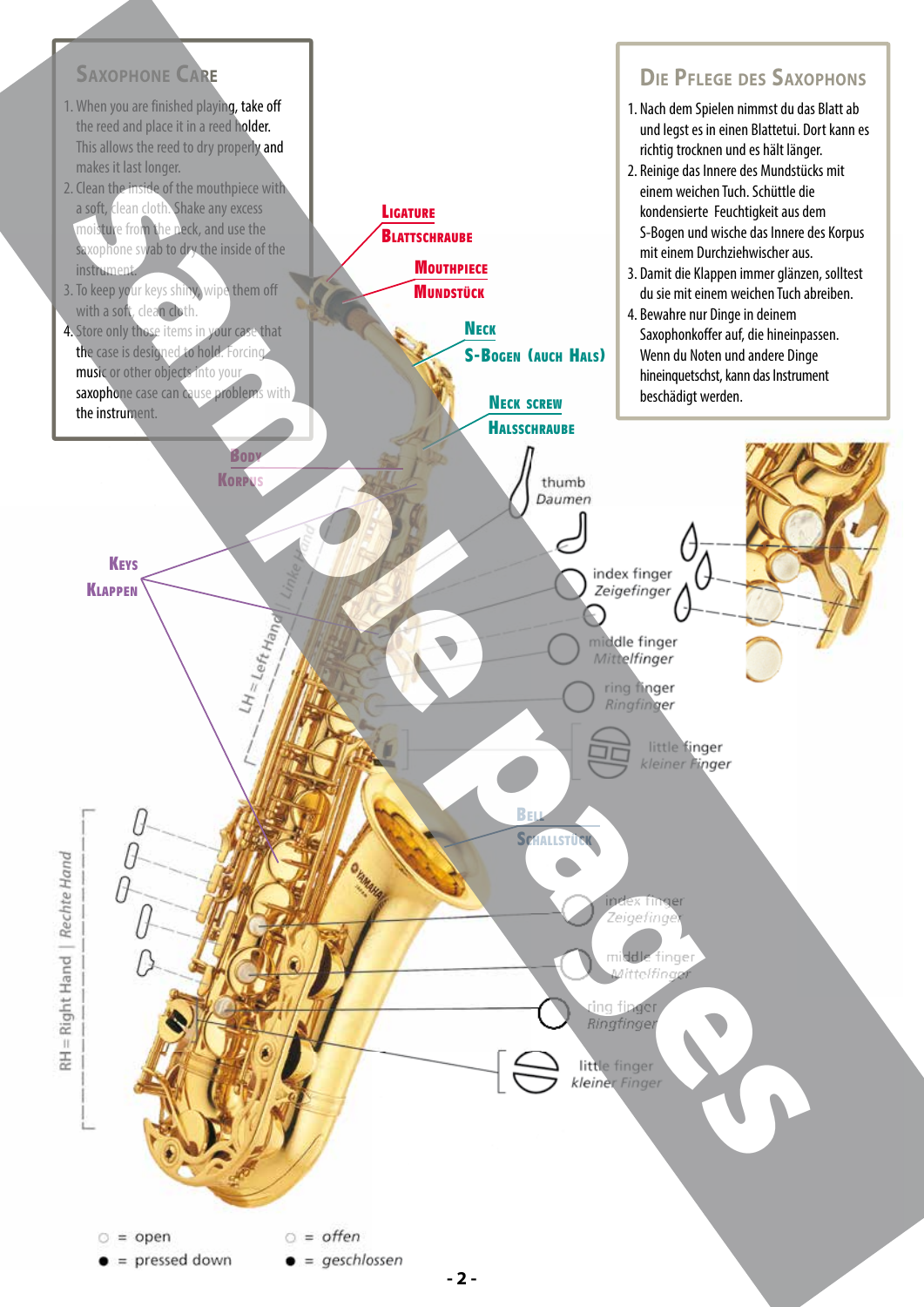## **THE SAXOPHONE FAMILY | DIE SAXOPHON-FAMILIE**

| register<br><b>Stimmlage</b> | abbreviation<br>Abkürzung | tuning<br><b>Stimmung</b> | range (sounds)<br><b>Tonumfang (klingend)</b> | range (written)<br><b>Tonumfang (notiert)</b> |  |
|------------------------------|---------------------------|---------------------------|-----------------------------------------------|-----------------------------------------------|--|
| <b>Sopranino Sax</b>         | sno                       | Eb                        | $d b^1 - f \sharp^3(a^3)$                     | $Bb - d\sharp^{3}(f\sharp^{3})$               |  |
| Sopran(o) Sax                | ss, sop                   | Bb                        | $ab - eb^3(e^3)$                              | $Bb - f^{3}(f_{1})^{3}$                       |  |
| Alt(o) Sax                   | as, alto, asax            | Eb                        | $d\bar{b} - a\bar{b}^2(a^2)$                  | $Bb - f^{3}(f)$                               |  |
| <b>Tenor Sax</b>             | ts, tsax                  | Bb                        | $Ab - eb^2(e^2)$                              | $Bb - f^{(1)}(1)$                             |  |
| <b>Bariton(e) Sax</b>        | bs, bar, bars             | Eb                        | (C) $Db - a b^1 (a^1)$                        | $(A)$ Bb $ ^{3}$ (f#                          |  |
| <b>Bass Sax</b>              | bss, bassax               | Bb                        | $Ab - db^{-1}(e^1)$                           |                                               |  |

These are the main registers. There are some more, less common models like soprano (in c), mezzo-soprano (in f), C-melody (in c), and double bass (in e-flat).

*Dies sind die wesentlichen Modelle. Es gibt noch weitere, weniger verbreitete Saxophone wie z.B. Sopran (in C), Mezzo-sopran (in f), C-Melody (in C) und* **Kontrabass** *(in Es).*

## **TONE RANGE | DER TONUMFANG**

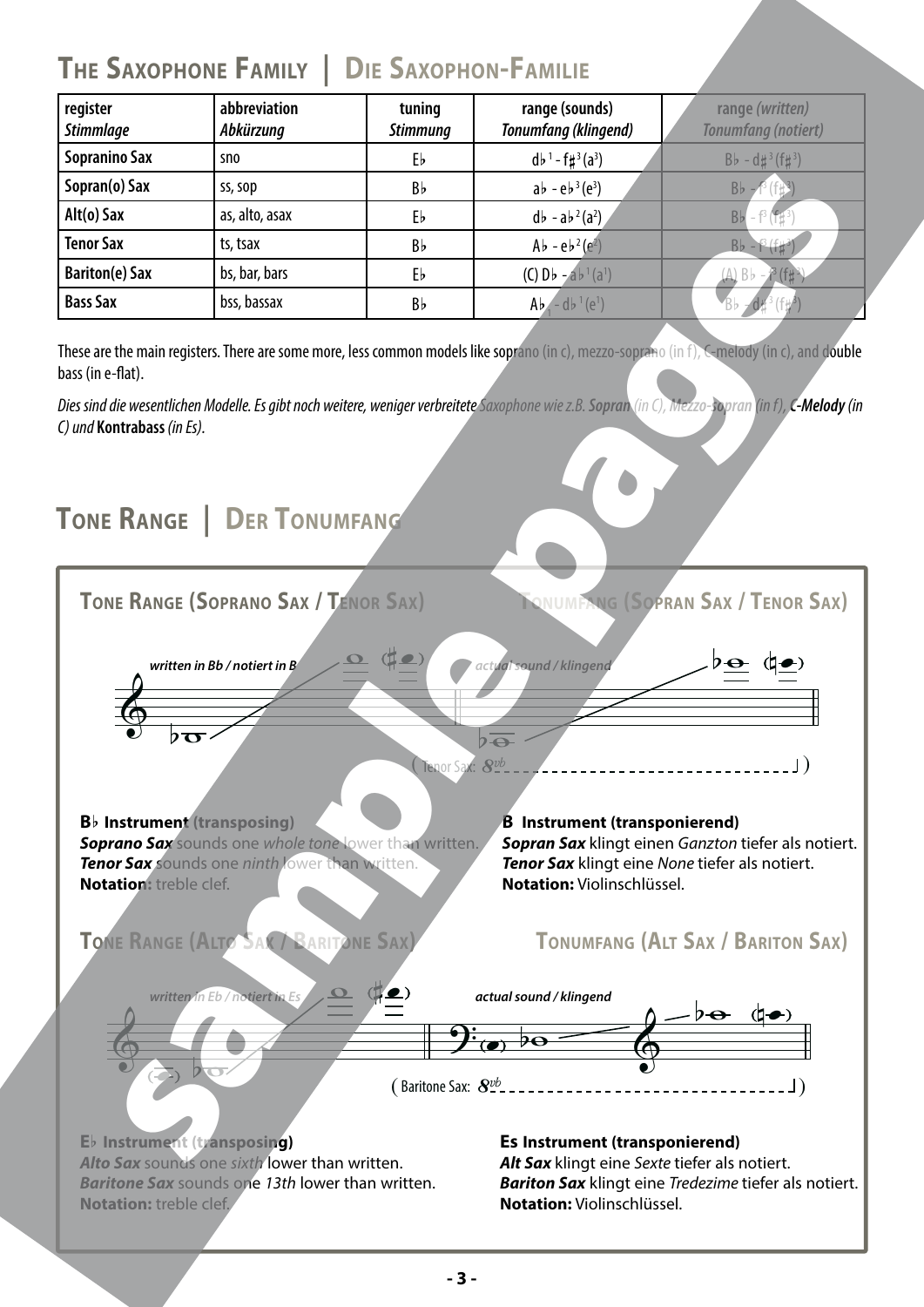## C AXOPHONE FINGERING CHART CAXOPHON-GRIFFTABELLE



**- 4 -**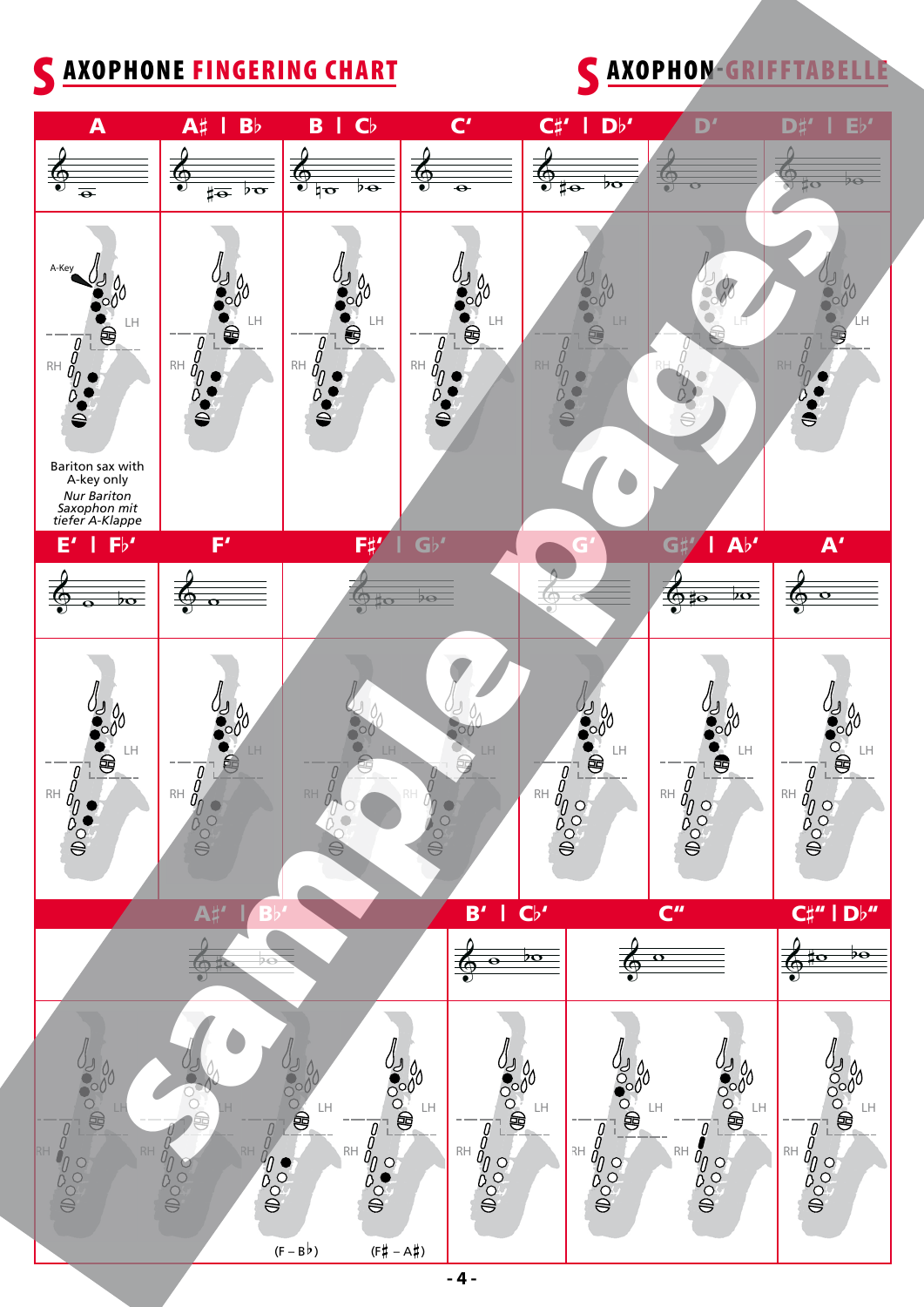## OP TONE CHART TENOR SAX FLAGEOLETT-GRIFFE TENOR SAX





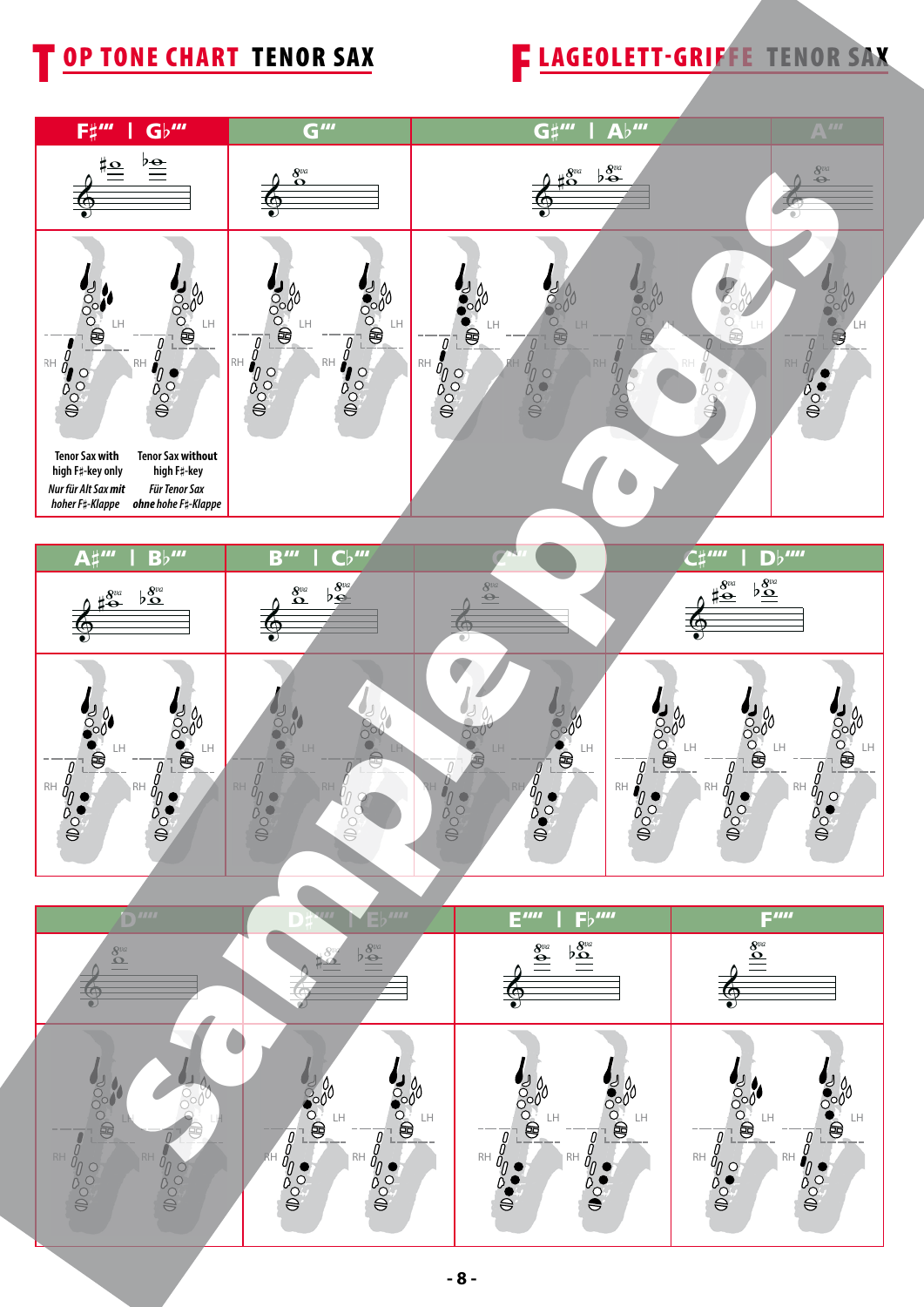# SAXOPHONE TRILL CHART SAXOPHON-TRILLERTABELLE

|                                                                               | $\blacktriangle$                                                            | $D^{\flat'}$<br>$C\sharp'$<br>Г                        |                                             | D#'                                                                                                                                                    | Eb'                                                                                                                           | F'                                  | $\mathbf{G}$ <sup>,</sup><br>Fί                     |
|-------------------------------------------------------------------------------|-----------------------------------------------------------------------------|--------------------------------------------------------|---------------------------------------------|--------------------------------------------------------------------------------------------------------------------------------------------------------|-------------------------------------------------------------------------------------------------------------------------------|-------------------------------------|-----------------------------------------------------|
| $\overline{\bullet}$                                                          |                                                                             | $\Theta$<br>$\overline{\mathbf{v}}$<br>$\sharp\bullet$ | ÞΘ<br>‡0<br>$\bullet$                       |                                                                                                                                                        |                                                                                                                               | $\bullet$                           | $\overline{P}$<br>ÏO                                |
| $tr$ $1/2$                                                                    | r <sub>1</sub>                                                              | $tr$ $1/2$                                             |                                             | tr 1/2                                                                                                                                                 | $\bm{\psi}$                                                                                                                   | $\bm{\psi}$<br>$\frac{1}{2}$        |                                                     |
| $\frac{1}{2}$<br>e<br>$\int\limits_0^{\infty}$<br>ŏ<br>ß<br>$\tilde{\bullet}$ | $\bigcirc$<br>$\triangle$                                                   | è<br>$\mathbf{a}$<br>$\frac{1}{2}$                     | $\bullet$                                   | $\circledast$                                                                                                                                          | 電<br>S                                                                                                                        |                                     | Ş<br>Moon<br>$\overline{O}$                         |
|                                                                               | Baritone sax with A-key only<br>Nur Bariton Saxophon<br>mit tiefer A-Klappe |                                                        |                                             |                                                                                                                                                        |                                                                                                                               |                                     |                                                     |
|                                                                               | $\mathbf{A} \flat'$<br>$\mathsf{G}\sharp'$                                  |                                                        |                                             |                                                                                                                                                        |                                                                                                                               |                                     | $\mathbb{C} \flat'$<br>B'                           |
|                                                                               | $\overline{p}$<br>1⊖                                                        |                                                        |                                             |                                                                                                                                                        | $\circ$                                                                                                                       |                                     | $\overline{p}$                                      |
| r <sub>1</sub><br>$\frac{1}{2}$                                               | $\boldsymbol{\psi}$<br>$\mathbf 1$                                          |                                                        |                                             | 1/2<br>$\boldsymbol{\psi}$                                                                                                                             |                                                                                                                               | $\boldsymbol{\psi}$<br>$\mathbf{1}$ | $\boldsymbol{\psi}$<br>$\frac{1}{2}$                |
| ê<br>40000                                                                    | 零<br>$\overline{\mathcal{G}}$                                               | e<br>2000<br>$\circ$                                   | 용                                           | $\frac{1}{2}$                                                                                                                                          | <b>10000</b><br>$\overline{\mathcal{G}}$<br>$\int_{\alpha}^{\tilde{U}_{0}}\frac{\partial V_{2}}{\partial x}$<br>$\frac{1}{2}$ | $\circledast$<br>$\frac{1}{2}$      | $\frac{1}{2}$                                       |
| $C^{\prime\prime}$                                                            |                                                                             | Dr                                                     |                                             | $\mathbf{D}^{\mu \prime \prime}$                                                                                                                       | Eb''                                                                                                                          | F''                                 | $\mathbf{G}$ <sub><math>\flat</math></sub> "<br>F#" |
| $\overline{\Phi}$<br>$\bullet$                                                |                                                                             | ⊖<br>$\mathbf o$<br>$\subset$                          |                                             | $\frac{1}{10}$<br>$\bigcirc$                                                                                                                           | $b$ o                                                                                                                         | 奉                                   | ٥<br>$\frac{1}{4}$<br>$b\mathbf{o}$<br>尊            |
| r <sub>1</sub>                                                                | $\boldsymbol{\psi}$                                                         | 172                                                    | $\bm{\psi}$<br>1                            | $\frac{1}{2}$<br>$\bm{\psi}$                                                                                                                           | r <sub>1</sub>                                                                                                                | tr 1/2                              | $\boldsymbol{\psi}$ 1                               |
| <b>BOOOD</b>                                                                  | $\frac{1}{2}$                                                               | $\frac{1}{2}$                                          | $\frac{1}{\frac{1}{\frac{1}{\frac{1}{0}}}}$ | J 34<br>$\begin{array}{c} -\frac{1}{\theta} & \epsilon \\ \frac{\theta}{\theta} & \epsilon \\ \frac{\theta}{\Theta} & \frac{\theta}{2\pi} \end{array}$ | $\frac{1}{2}$ %<br>S.                                                                                                         | <b>2009</b>                         | $\sum_{n=0}^{\infty}$                               |